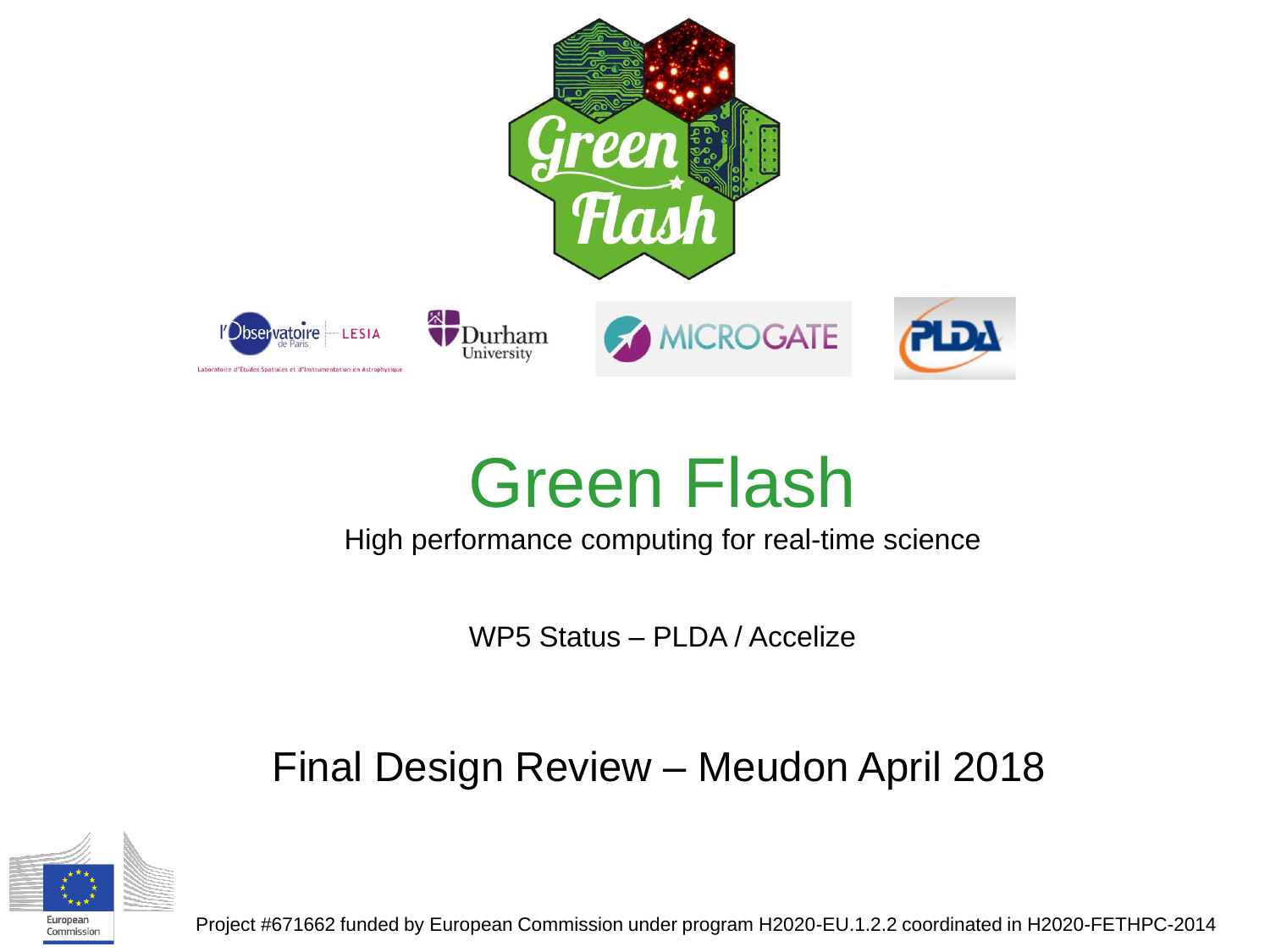

- WP5 Past Achievements
- WP5 Present Outcomes
- WP5 Applications
- WP5 Future
- Discussion

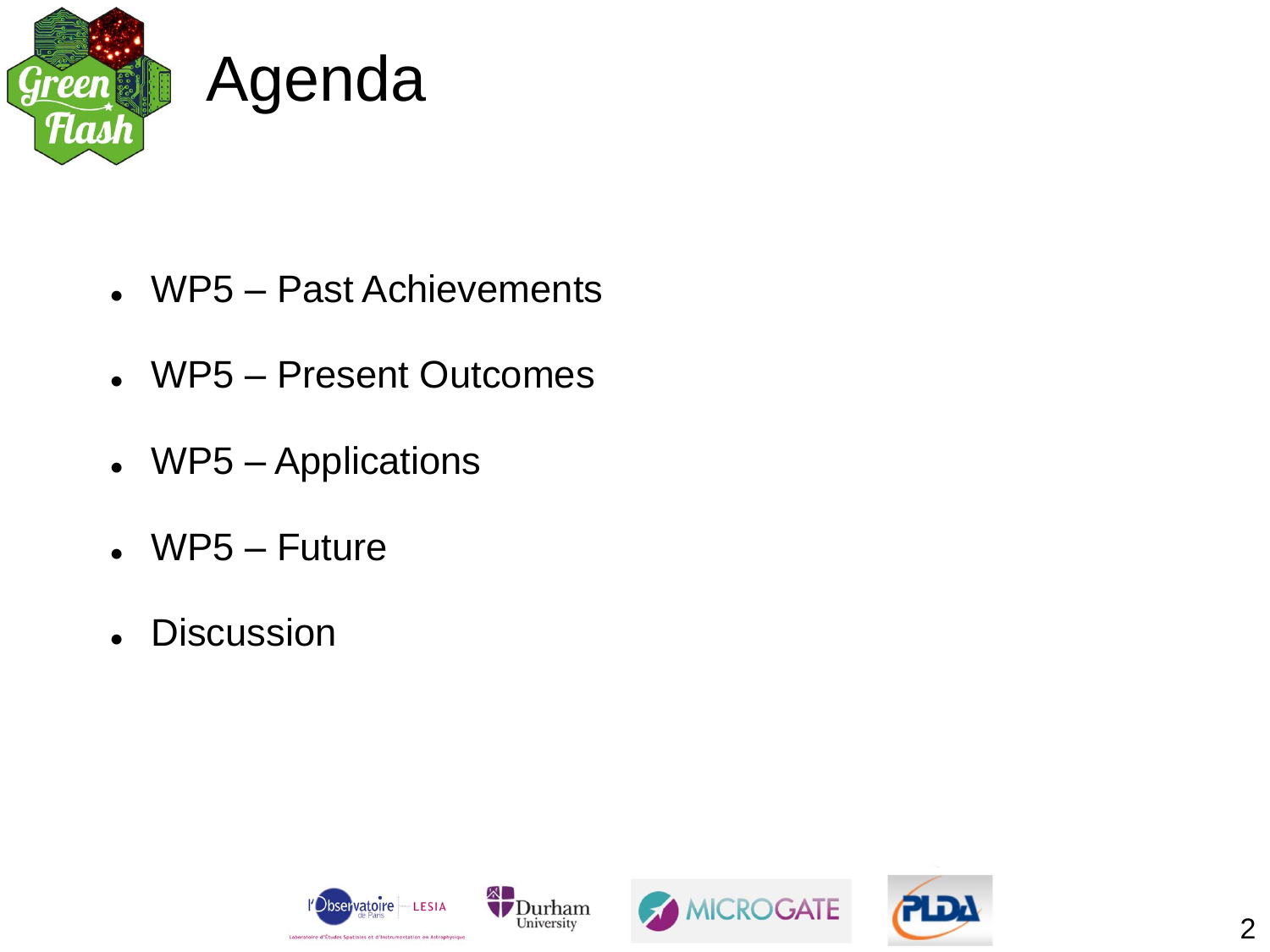

# WP5 - Past achievements





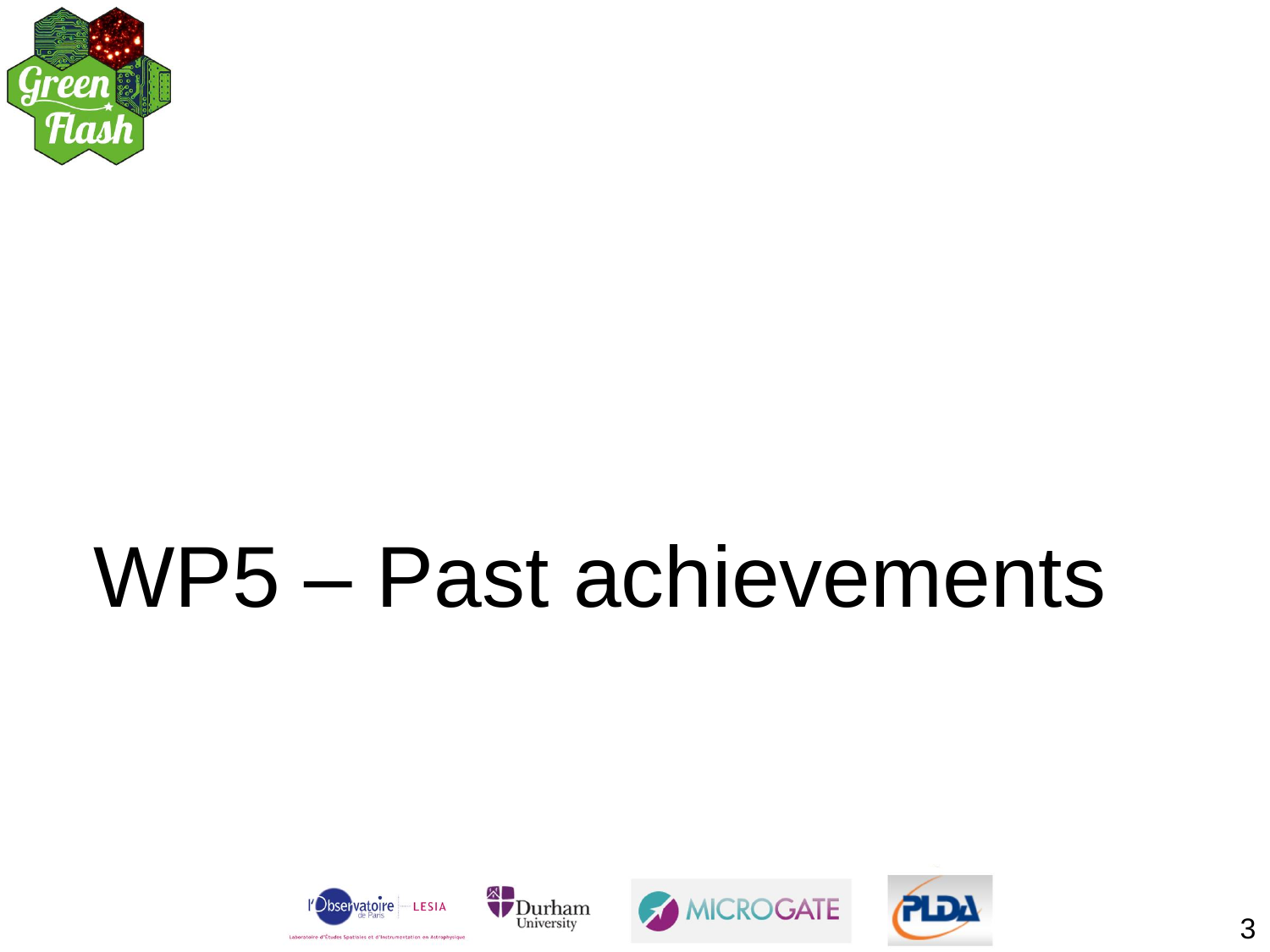

#### WP5 – Context Reminder

WP5 = Smart Interconnects

*"The goal of this WP is to provide a comprehensive study of a Smart Interconnect concept, in the context of the AO application, including hardware, firmware, middleware and development environment considerations"*

- WP5 is mainly structured around :
	- Development of new features for QuickPlay tool
	- Design of Smart Interconnect using QuickPlay tool





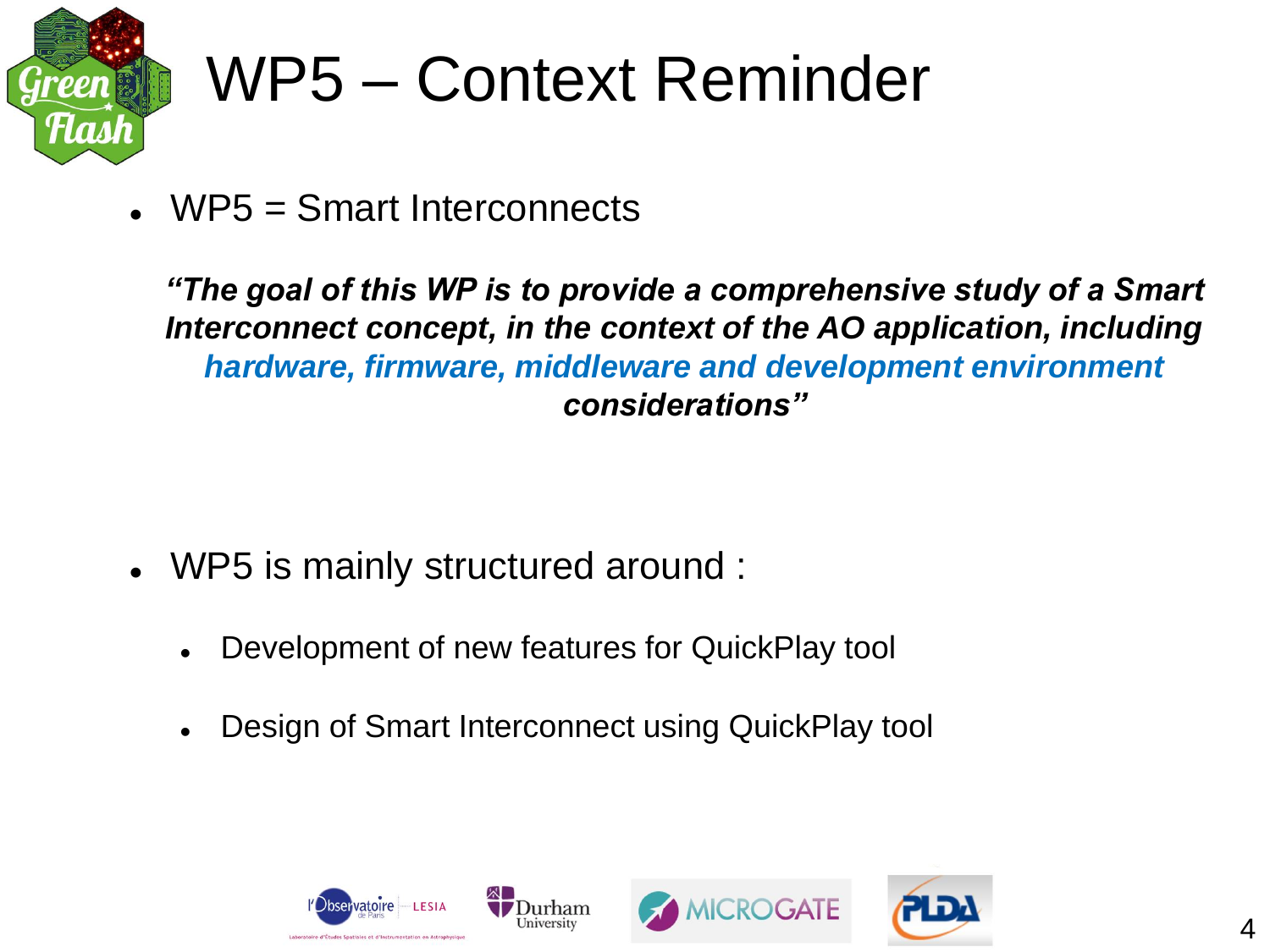

#### MTR - WP5 Status

- 1<sup>st</sup> half of the project allowed to
	- Explore feasibility of different solutions
	- Extract solutions that appeared to be the most realistic and pertinent … and discarding others
	- Start development and integration of these solutions
- Main outcomes
	- **QuickPlay** 
		- improved tool maturity, improved HLS performances
		- Additional target support (Arria 10)
		- Integration of new IPs : UDP, UDP multicast, DDR4, PCIe Peer-to-Peer (basic)

**MICROGATE** 



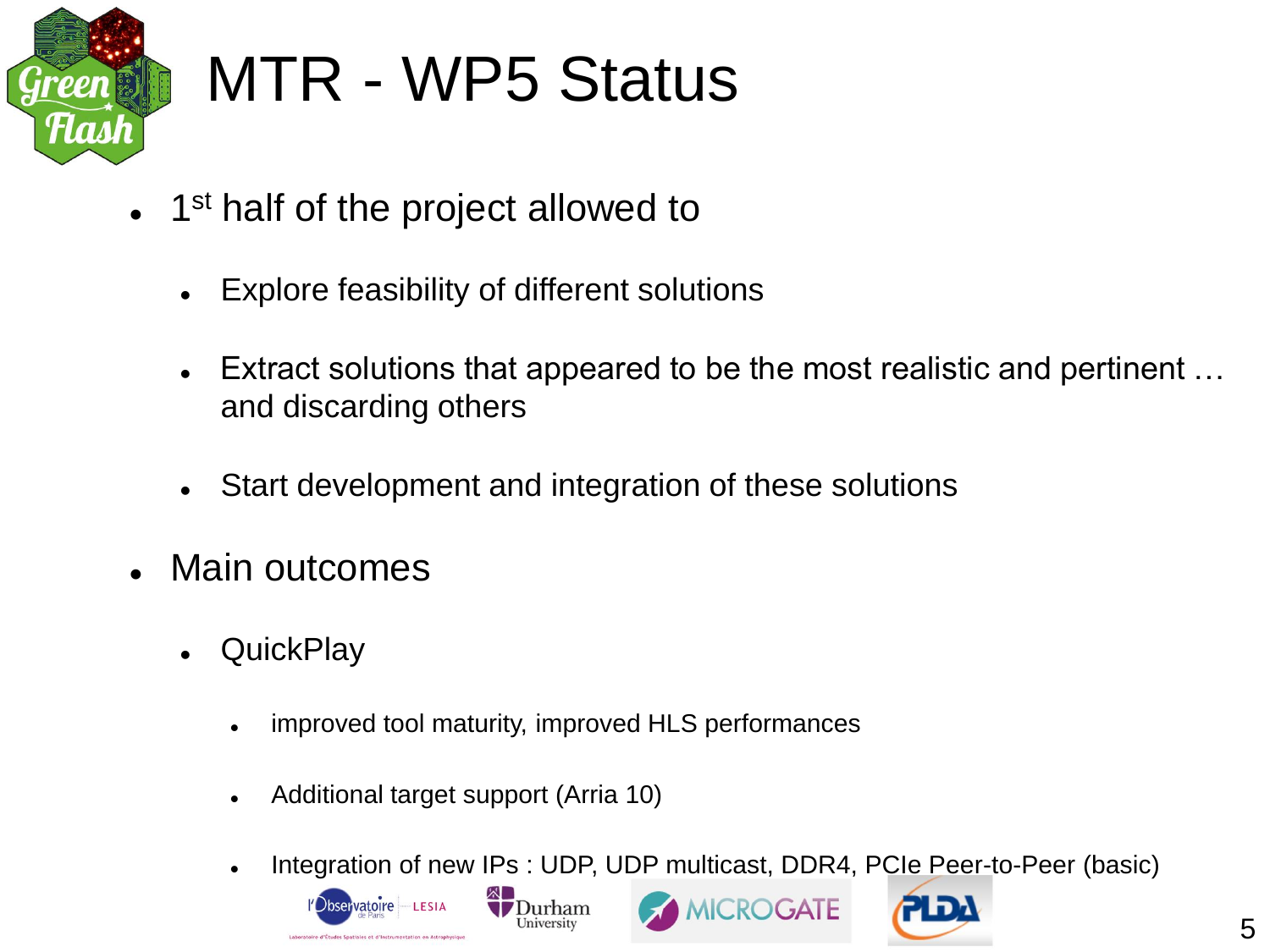

#### MTR - WP5 Status – cont'd

- Main outcomes
	- Smart NIC : Materialized through Smart Interconnect concept







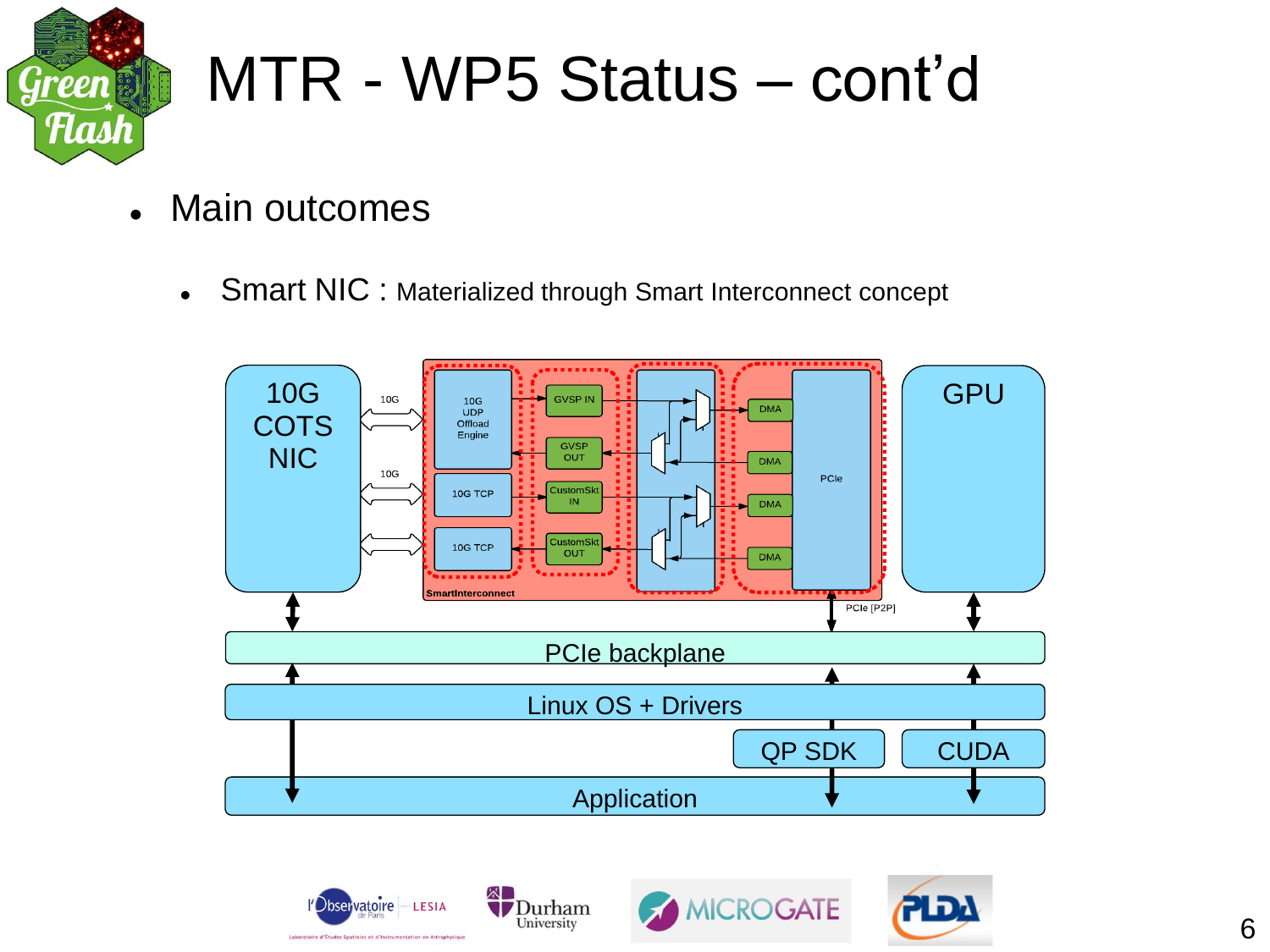

# MTR – WP5 Remaining objectives

- Remaining objectives after D5.1
	- Implementation of a new Smart Interconnect with :
		- Mitigation of limitations (PCIe and TCP/UDP performances)
		- Complete P2P feature integration
		- Microgate uXComp support
	- µ-server concept support (Arria10 SOC support for execution of QP designs)
	- Adaptative Optics implementation using QuickPlay





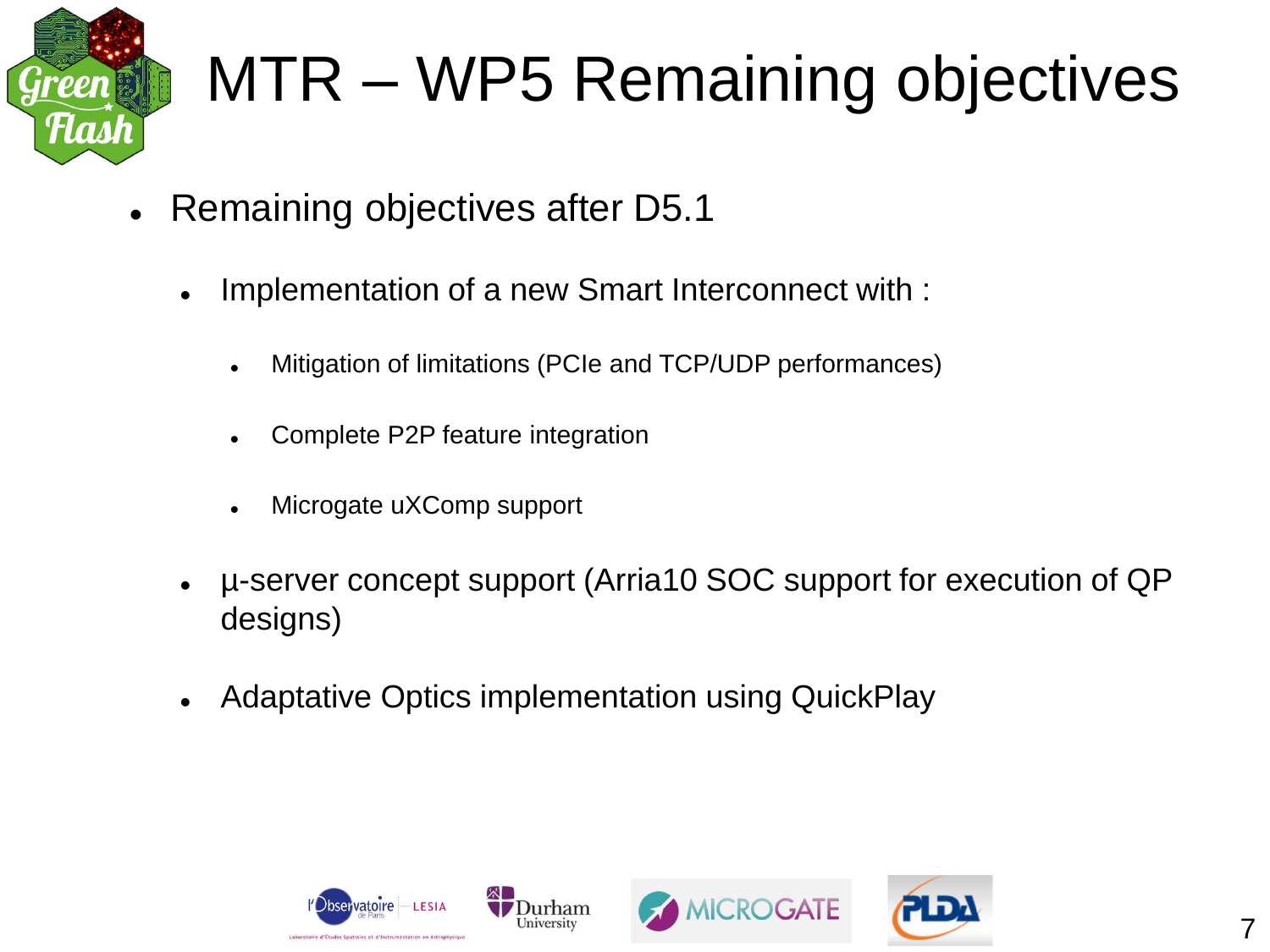

# **WP5 - Present Outcomes**





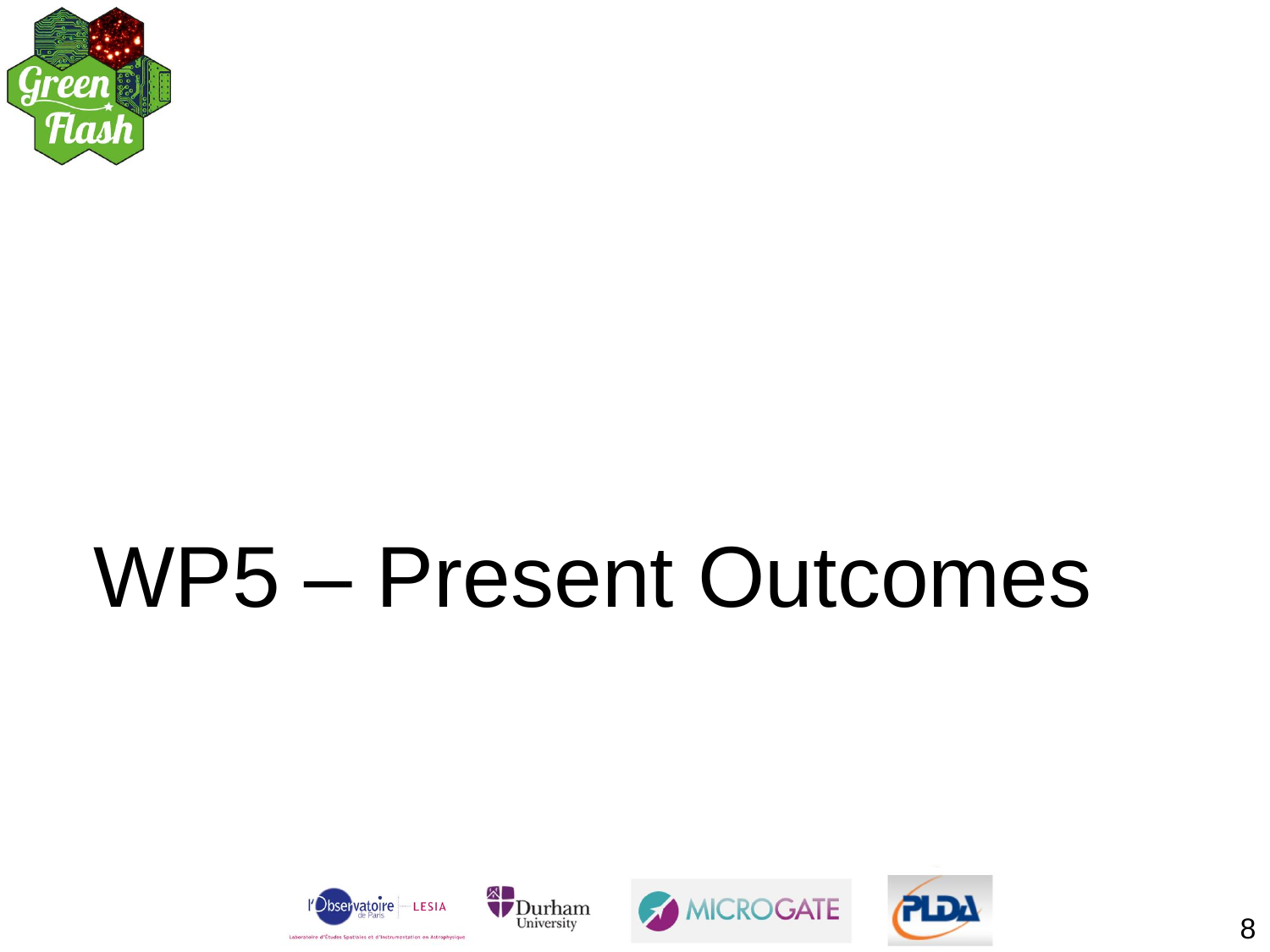

# WP5 – QuickPlay Features & Perf.

 Multiple implementations support (Eased migration of a same project to various FPGA families / boards)



University





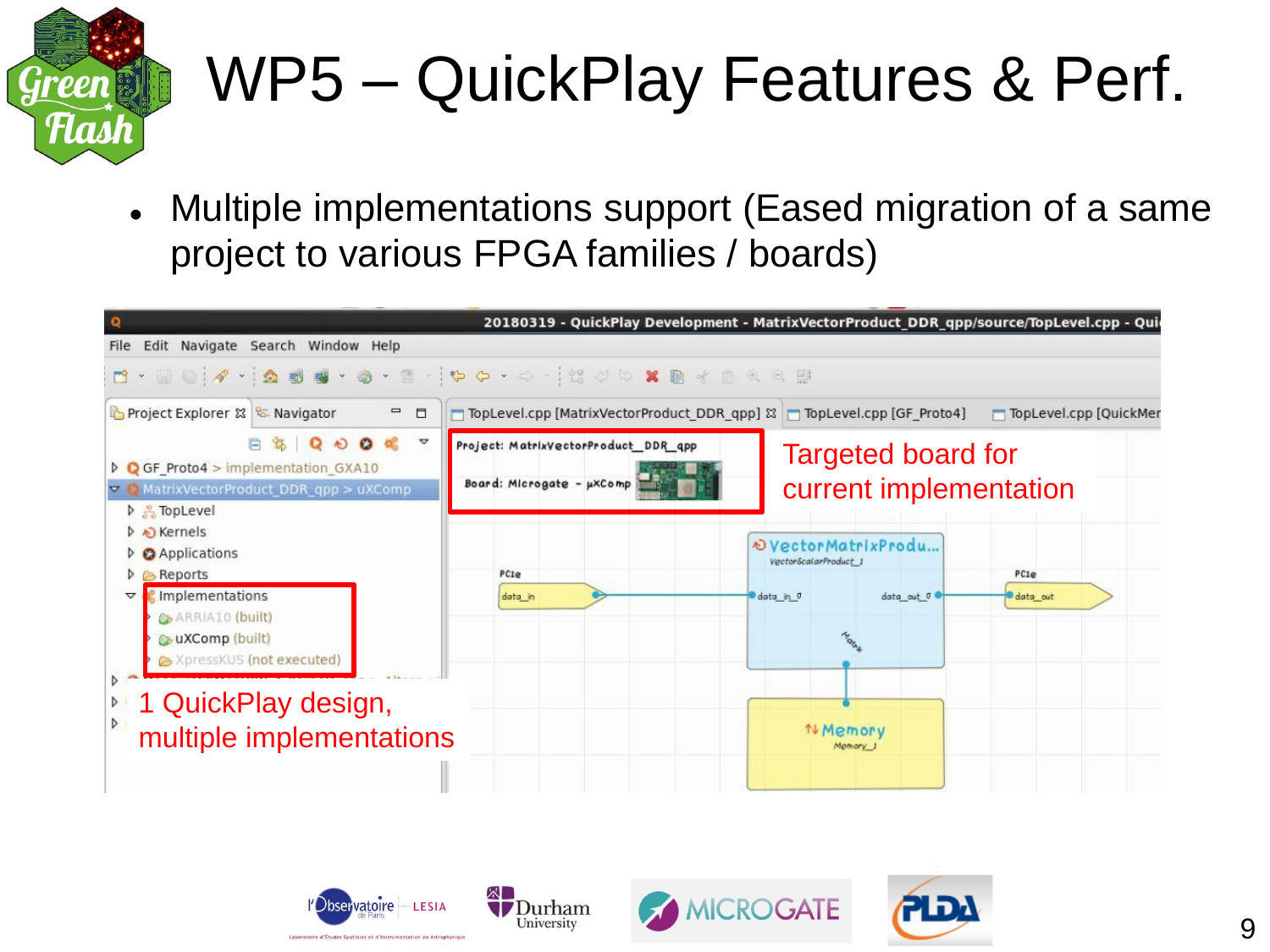

# WP5 – QuickPlay Features & Perf.

- Configurable PCIe :
	- Dynamic PCIe (built for each project), allowing reduced resources usage



Figure 1 : XpressGX5 layout for PCIe Loopback on 1 or 4 streams

- Enumeration options (BAR opening for P2P, 32/64 bit enumeration)
- PCIe registers exposed to internal logic (eg for DMA configuration by embedded processor)
- Support of dynamic parameters in emulation (registers), allowing more complex/accurate C models
- But also… support of CSP providers platforms : Amazon AWS (Xilinx) / OVH (Intel DCP)





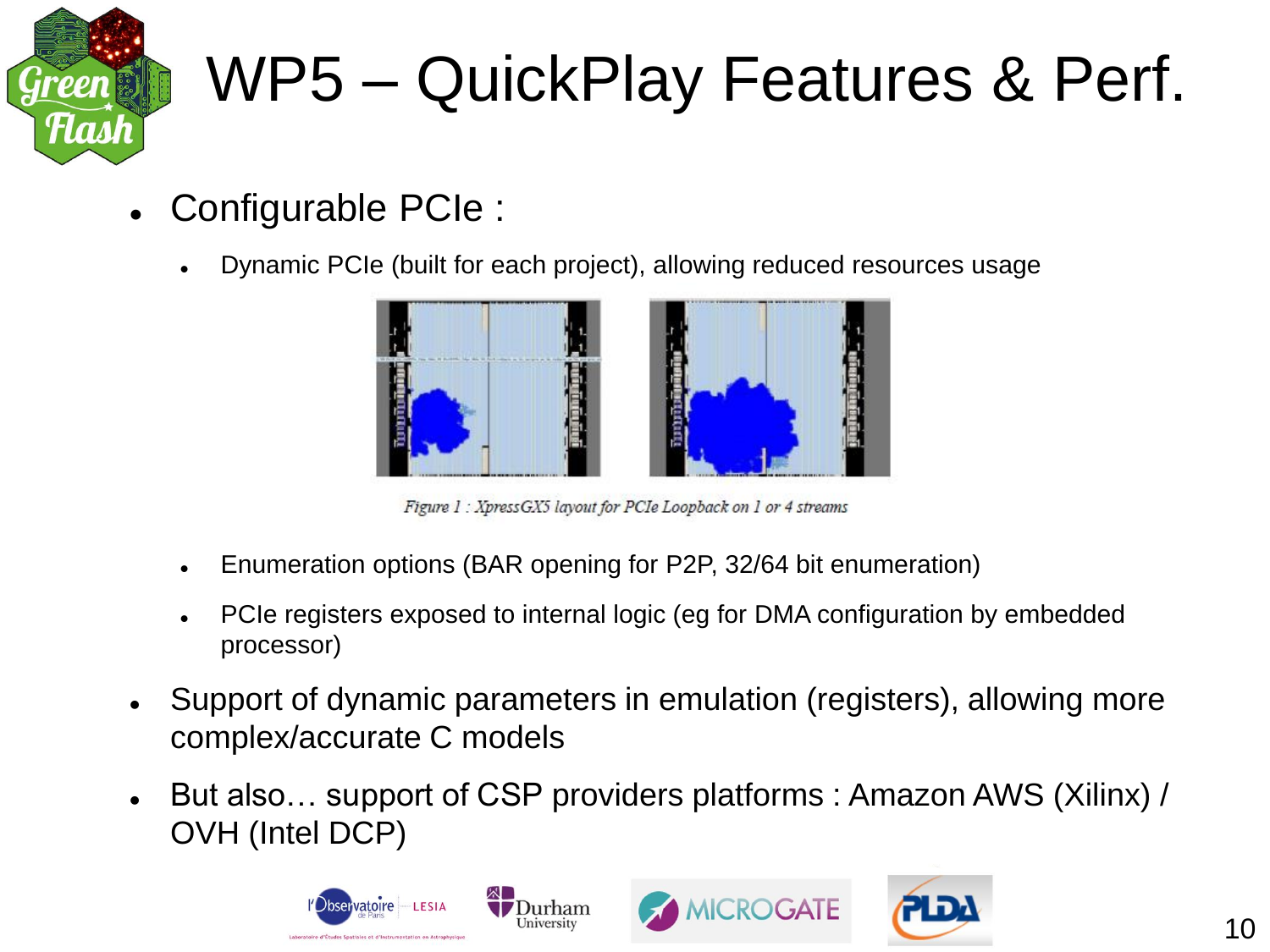

#### WP5 – QuickPlay Features & Perf.

- SDK improvements :
	- Multi-board support
	- Improved TCP performances (around 9 Gbps)
	- Improved PCIe performances (around 5.5 Gbps for Gen3x8)
	- Addition of UDP streams support
	- Addition of TCP and UDP configuration and management methods
	- Peer-2-Peer support for Read/Write streams operations
- D5.10 (Scalability of QuickPlay designs) demonstrated tool versatility





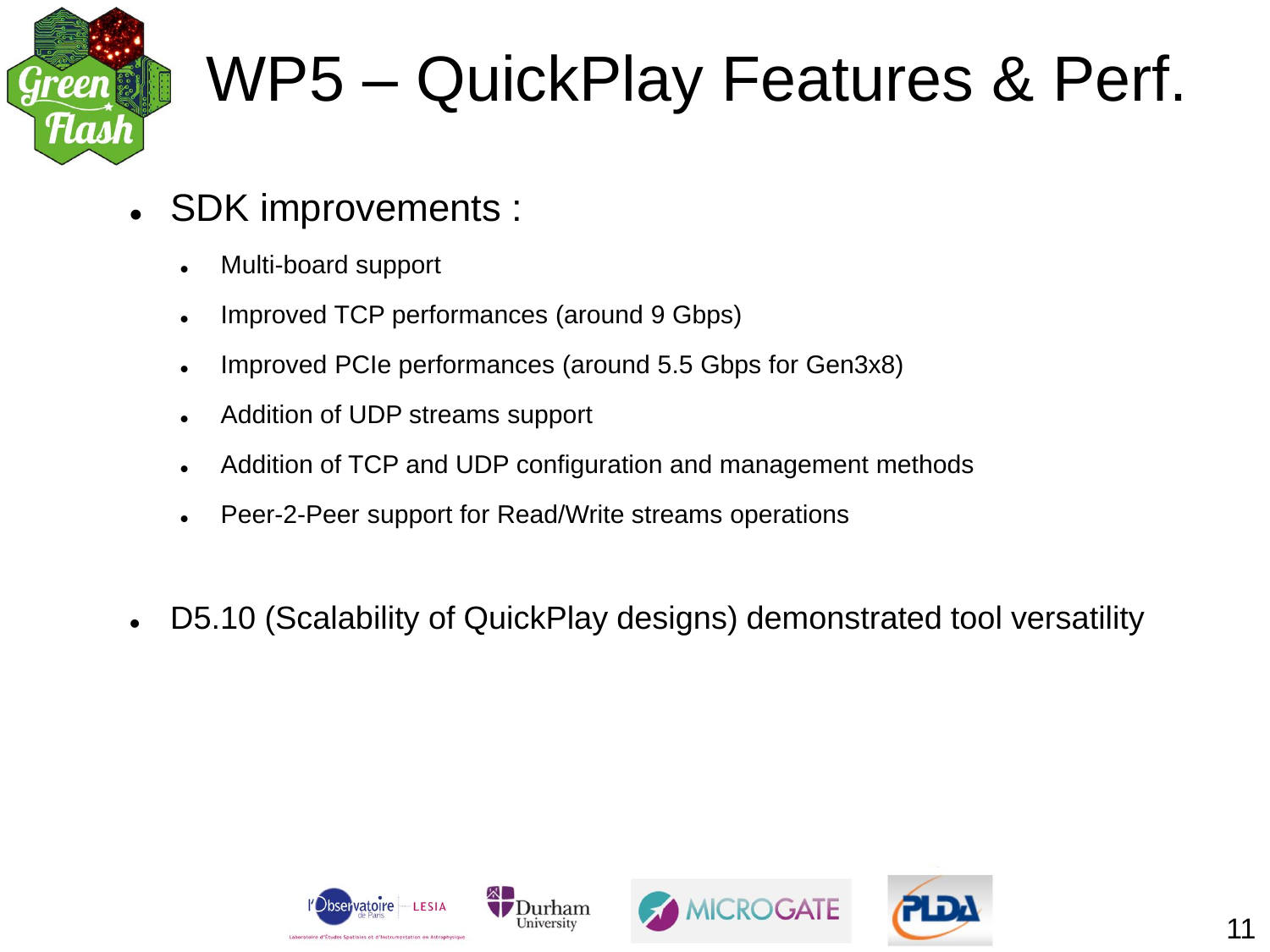

# WP5 – QuickPlay Boards & IPs

- Additional boards support :
	- Intel Arria 10 boards : Bittware A10PL4, Microgate uXComp, Intel RushCreek (DCP)
	- Xilinx board : Virtex Ultrascale (AWS F1 instances)
- Microgate  $\mu$ XComp board, including :
	- PCIe Gen3x8
	- 1 QSFP (4x10G) with TCP and UDP offloading
	- HMC memory with limitations :
		- Access must be multiple of 64 bytes
		- Only 1 lane (out of 4)
		- Bandwidth below expectation (18 GBps)





#### **Already working on limitation resolution**





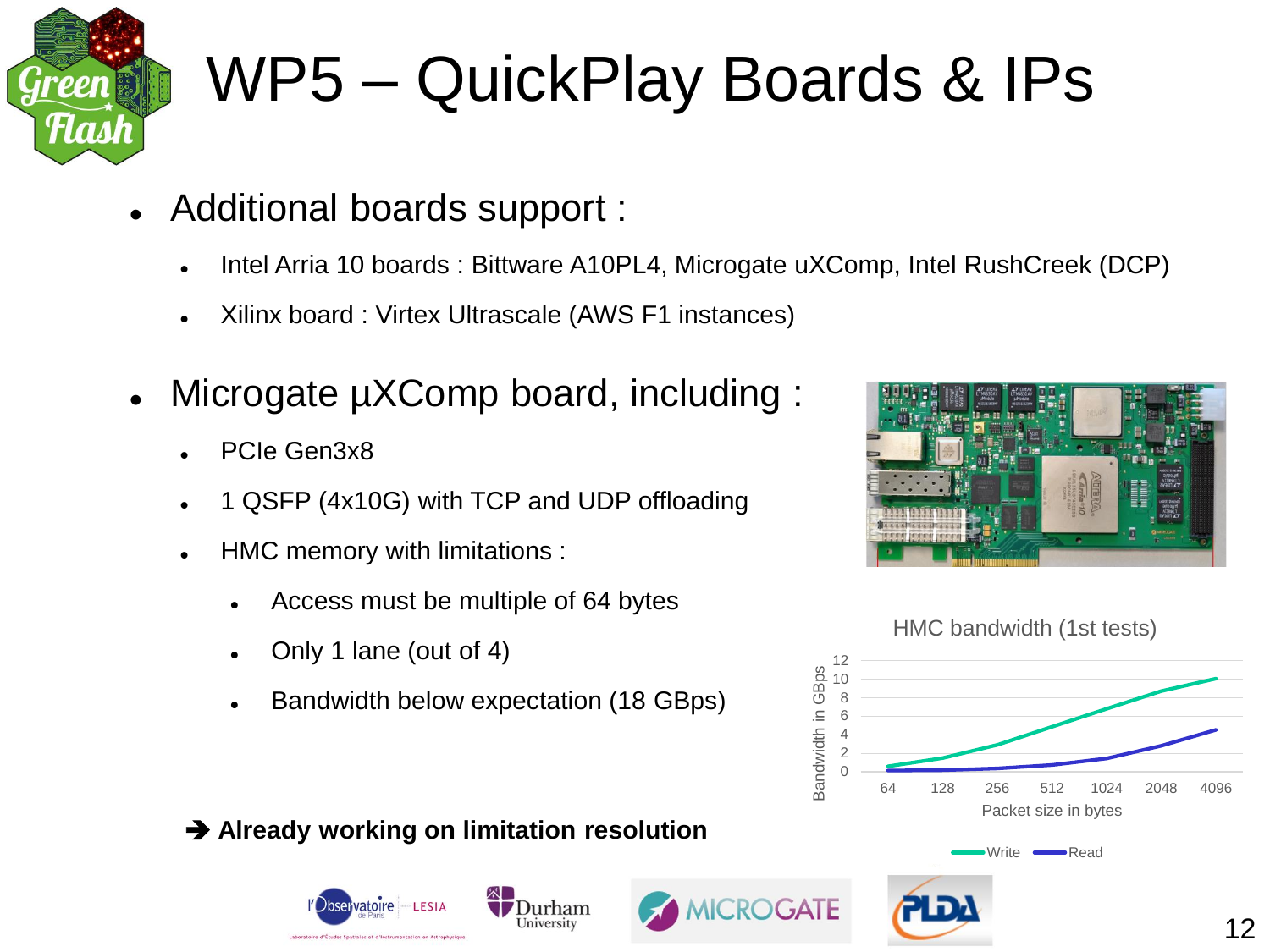

#### WP5 – Smart Interconnect

- Microgate uXComp board support
- Peer-to-Peer solution for reduced CPU interaction and improved BW
- Improved performances (figures obtained for GF application)
	- TCP (8 Gbps)
	- UDP (9,5 Gbps)
	- PCIe (35 Gbps)
	- C Kernels for GVSP images encoding/decoding (up to 10 Gbps)
- Internal definition :
	- Logic addition for enhanced modes of operation and testability (more loopback modes)
	- Improved C kernels for dynamic images/matrix handling





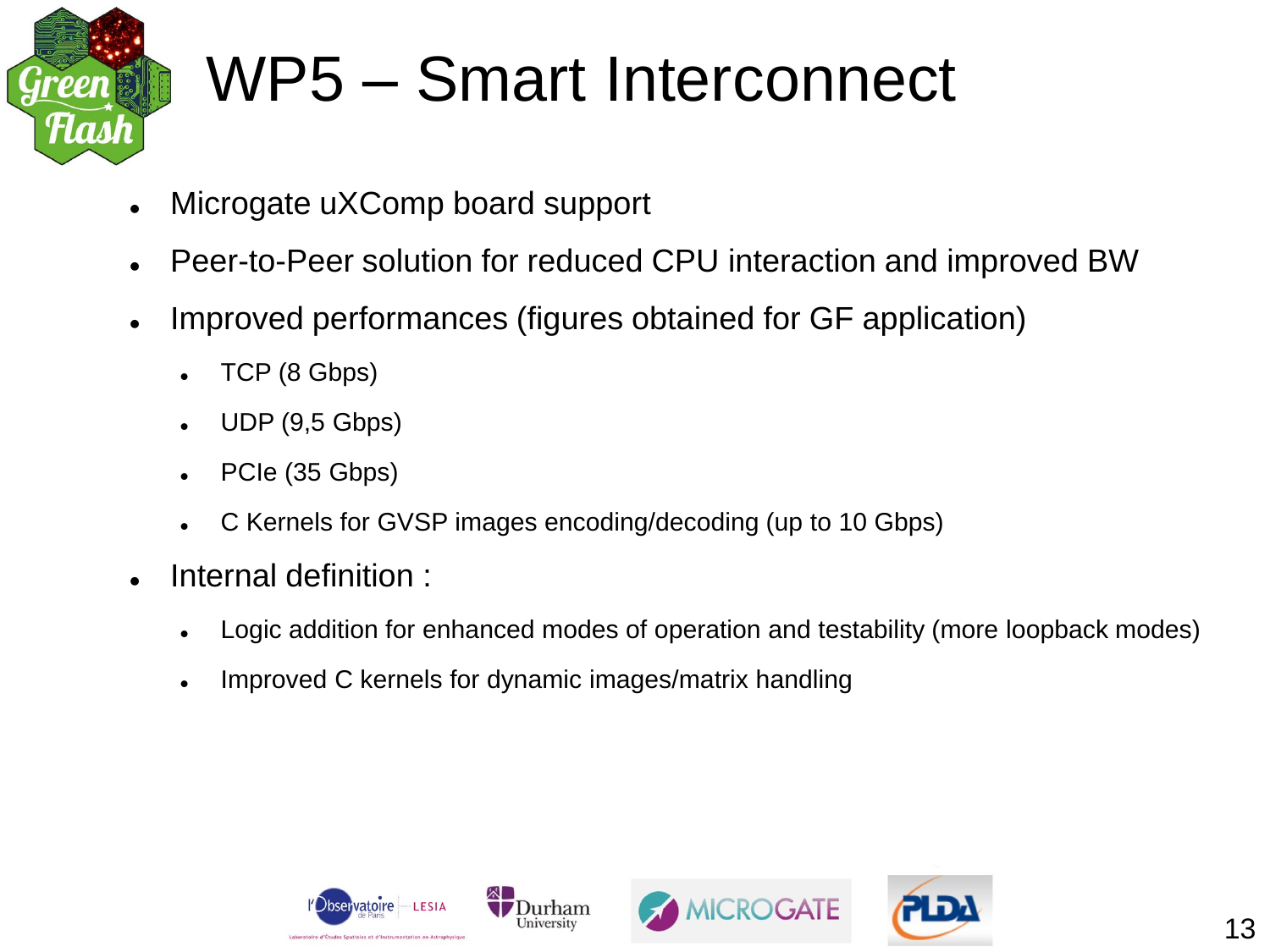

# WP5 – Protocols support

- D5.11 : Support of UDP, Infiniband and RTPS
	- UDP fully supported under QuickPlay
		- UDP offload engine IP Core
		- UDP stream support by SDK)
	- . Infiniband:
		- Not a requirement for AO.
		- Not supported under QuickPlay. Long and expensive developments

Durham

- Could be supported by existing COTS product such as Mellanox Smart NIC solutions (Innova 2 or Bluefield)
- RTPS :
	- . Initial requirement of the project.
	- Not reported in ESO requirements
	- Could also be supported by existing COTS





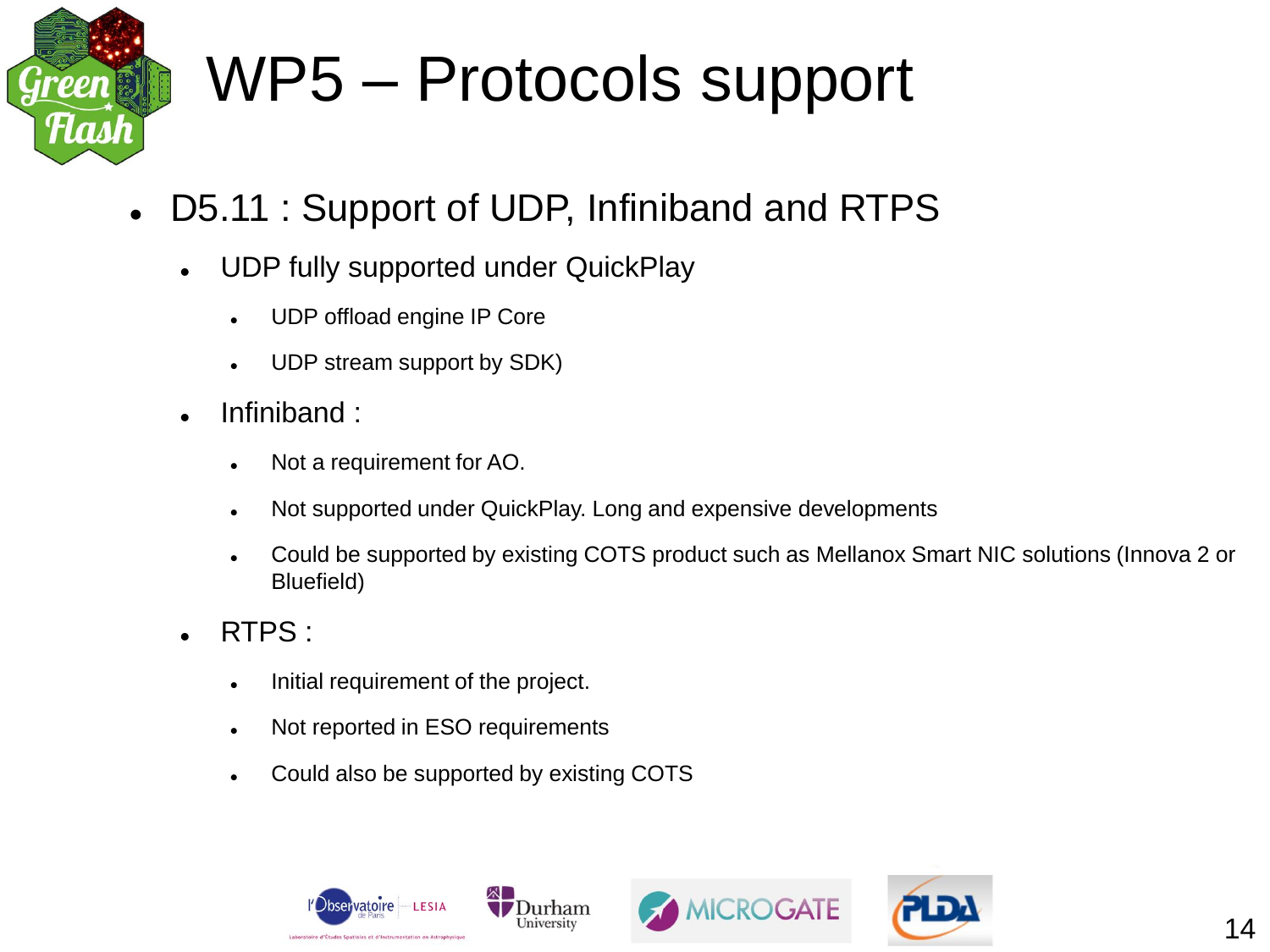

#### WP5 – Middleware

- D5.6 and D5.9 outcomes:
	- Standard NIC adaptation to Smart Interconnect : out of scope considering manpower and skills in the project
	- OpenMPI : deeply relies on standard NIC architecture. The abstraction level of a custom transport layer is not adequate with manpower & skills
	- OpenDDS : Custom UDP transport layer concept has high level of abstraction, allowing support of QuickNET
	- QuickPlay SDK enhancements (already mentioned in slide 11)





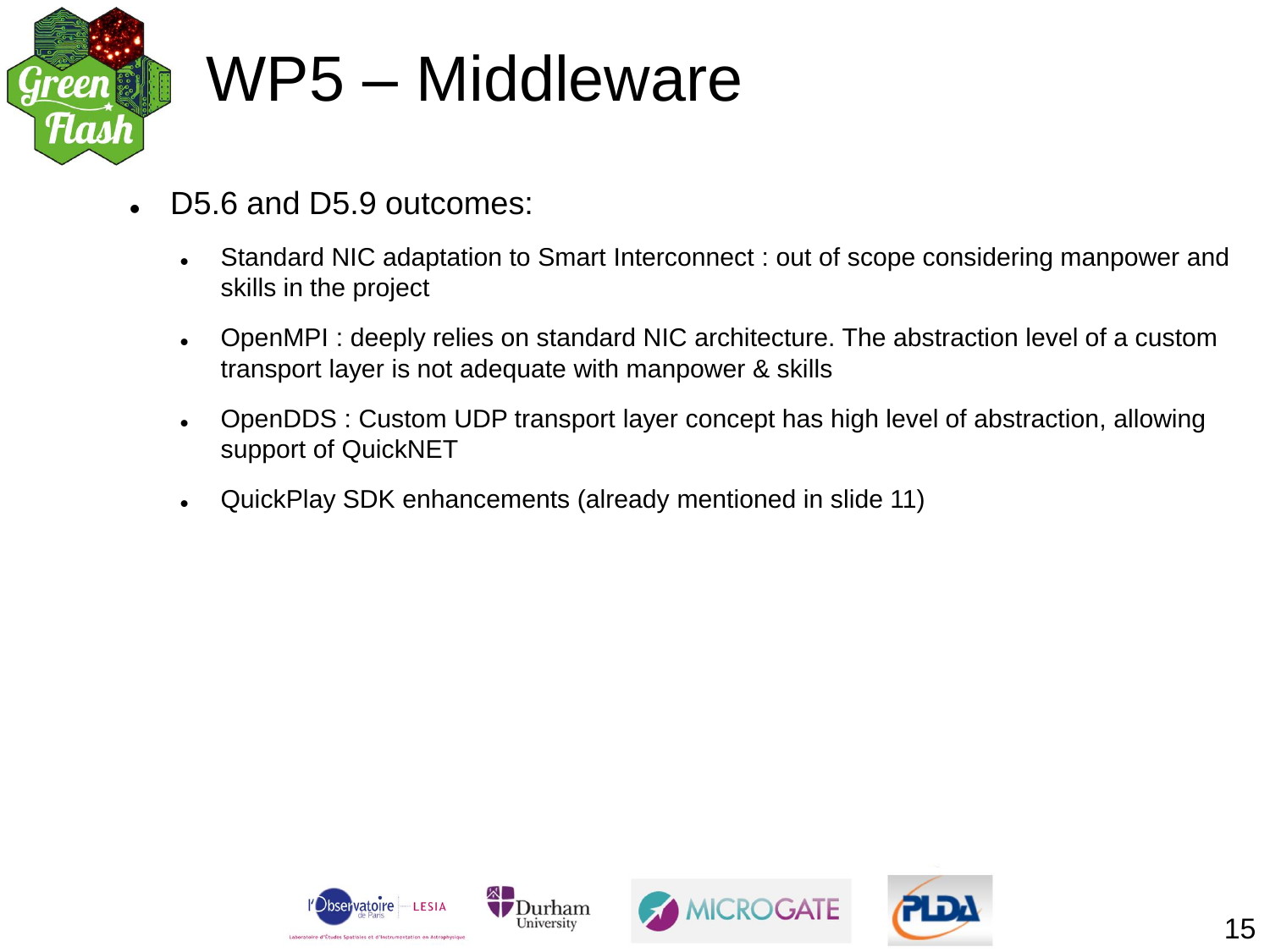

# WP5 - Applications





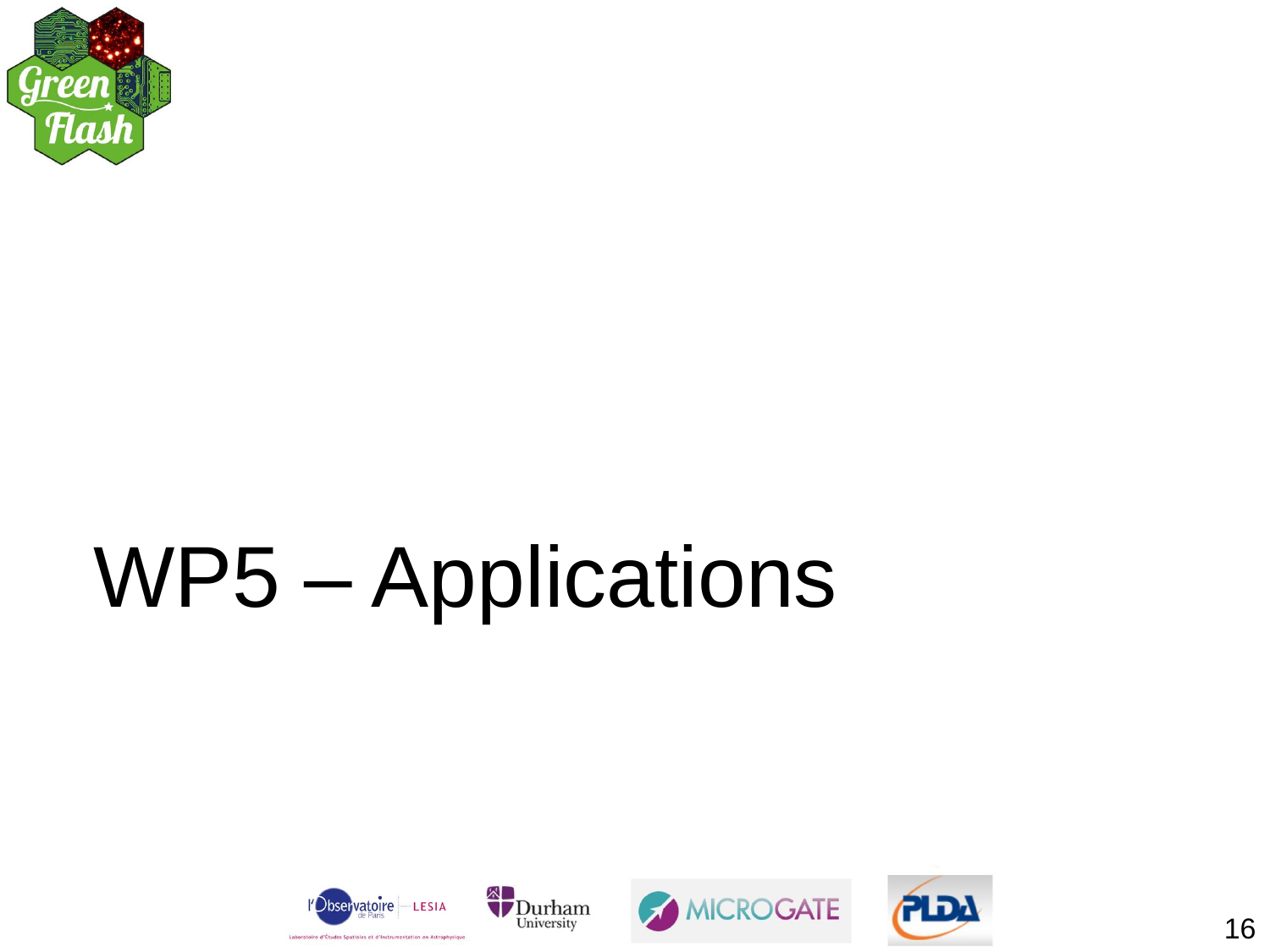

### WP5 – OBSPM usage of SI

Fake CAM / DMC prototype





University



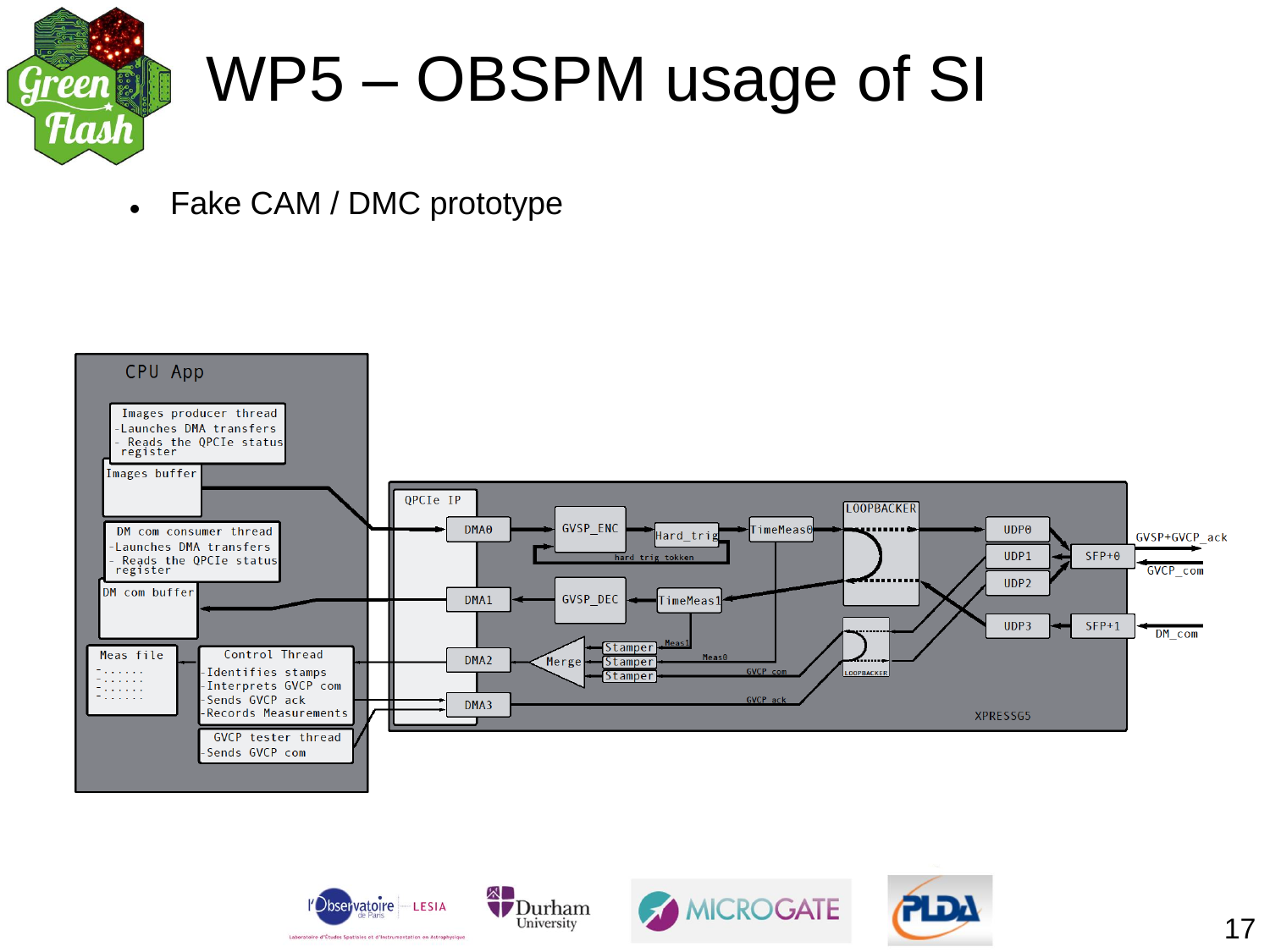

# WP5 – OBSPM usage of SI

- RTC prototype
	- Fake CAM / DMC
	- Image acquisition
	- GPU interfacing
	- DM matrix computation



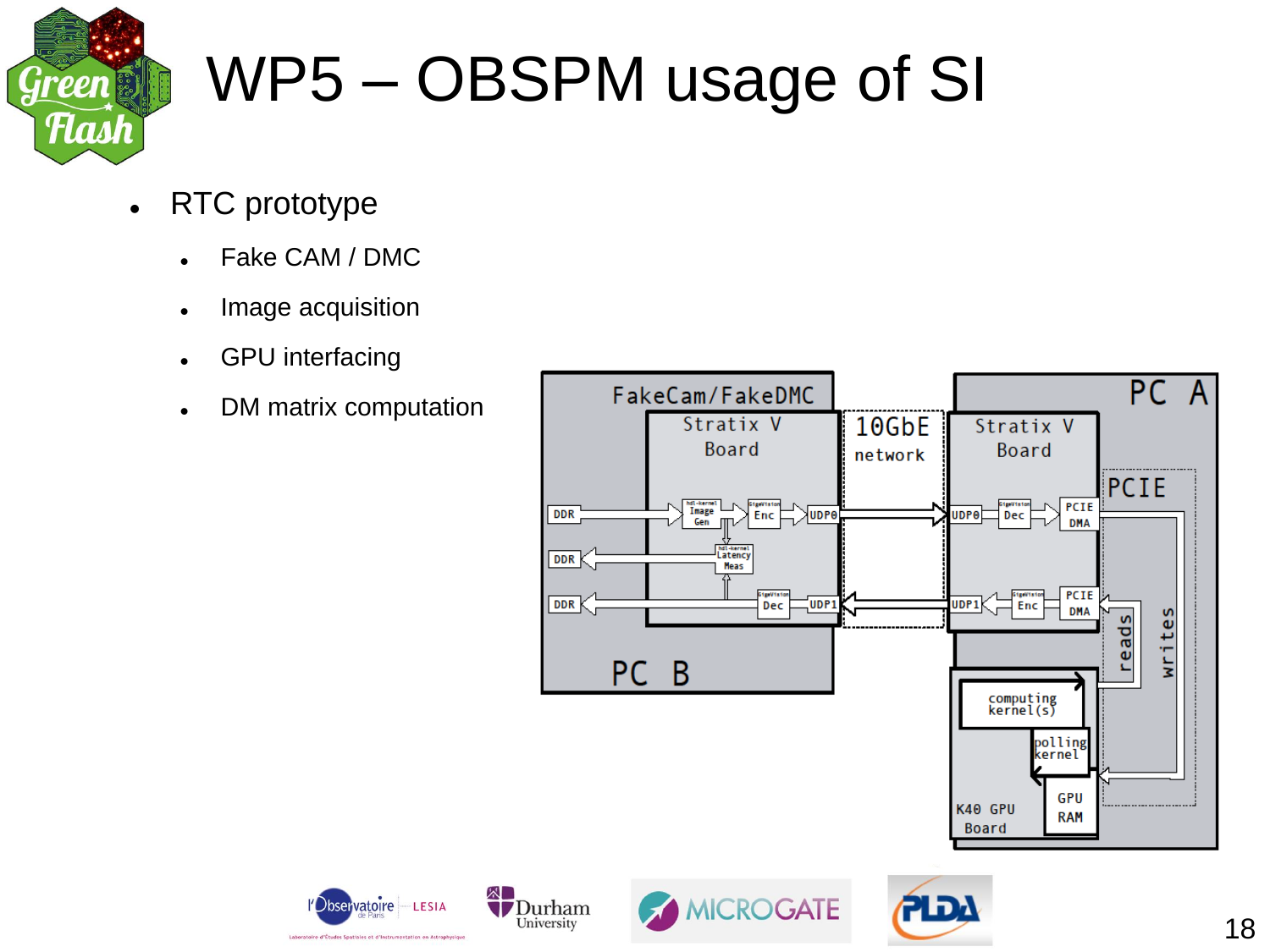

# WP5 – Adaptative Optics (1/4)

- **Objectives** 
	- Investigate FPGA boards computation capability
	- Validate QuickPlay capability to explore various solutions
	- Target : MVM on µXComp board using HMC memory (Intermediate results presented were obtained on Arria10 boards with DDR4 memory)
- Approach :
	- Step by step architecture, from scalar product to MVM distributed over 8 kernels





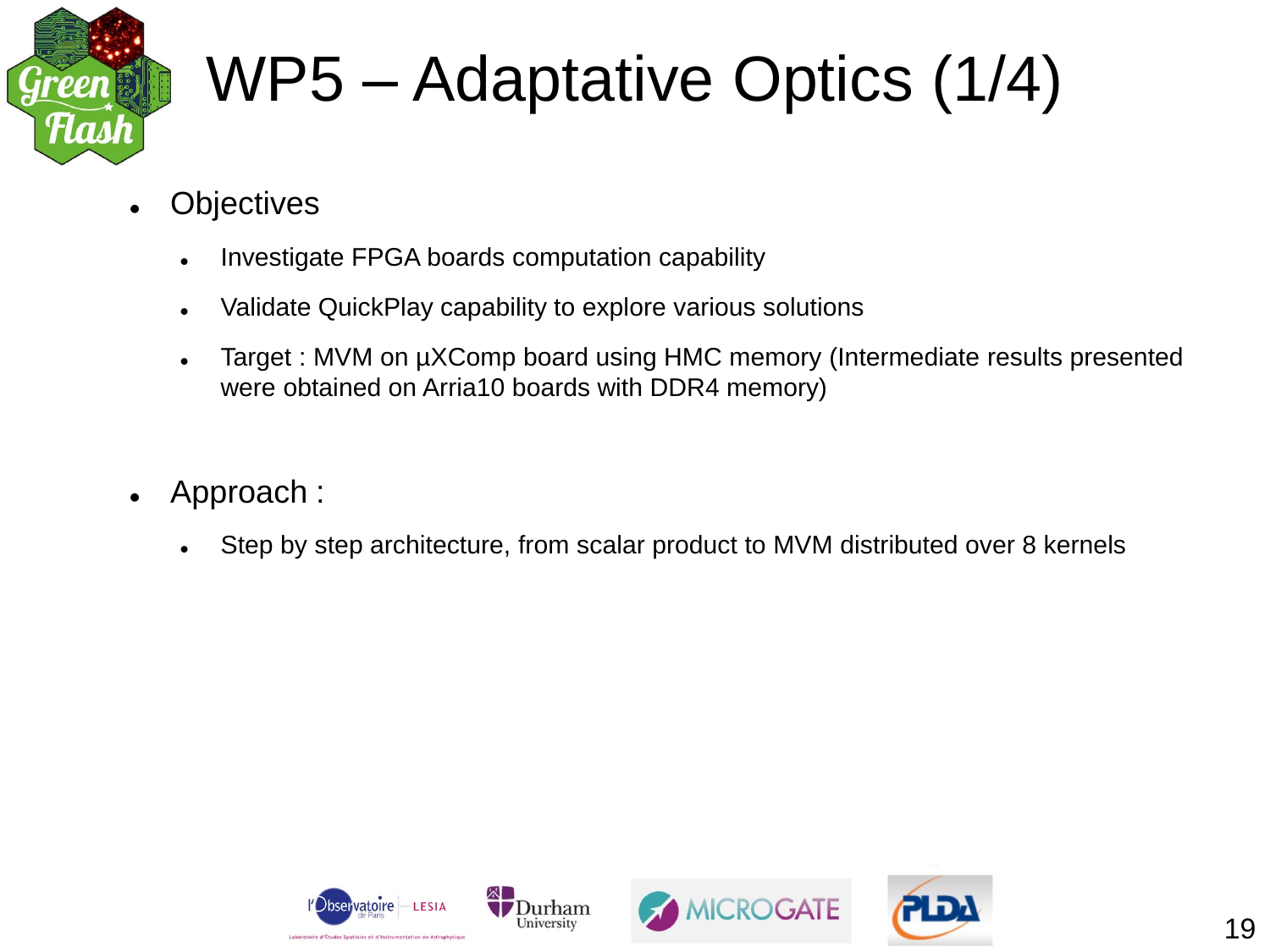

# WP5 – Adaptative Optics (2/4)

**Scalar Product :**  $S = \sum_{i=1,N \text{ step } 1} (a_i b_i)$ 



#### **Matrix Vector Product:**

- \* Vector send through stream
- \* Matrix stored in external memory

@ Each clock cycle, memory can exchange 2x64 bits, ie 4 floats => 4 MAC at the same time





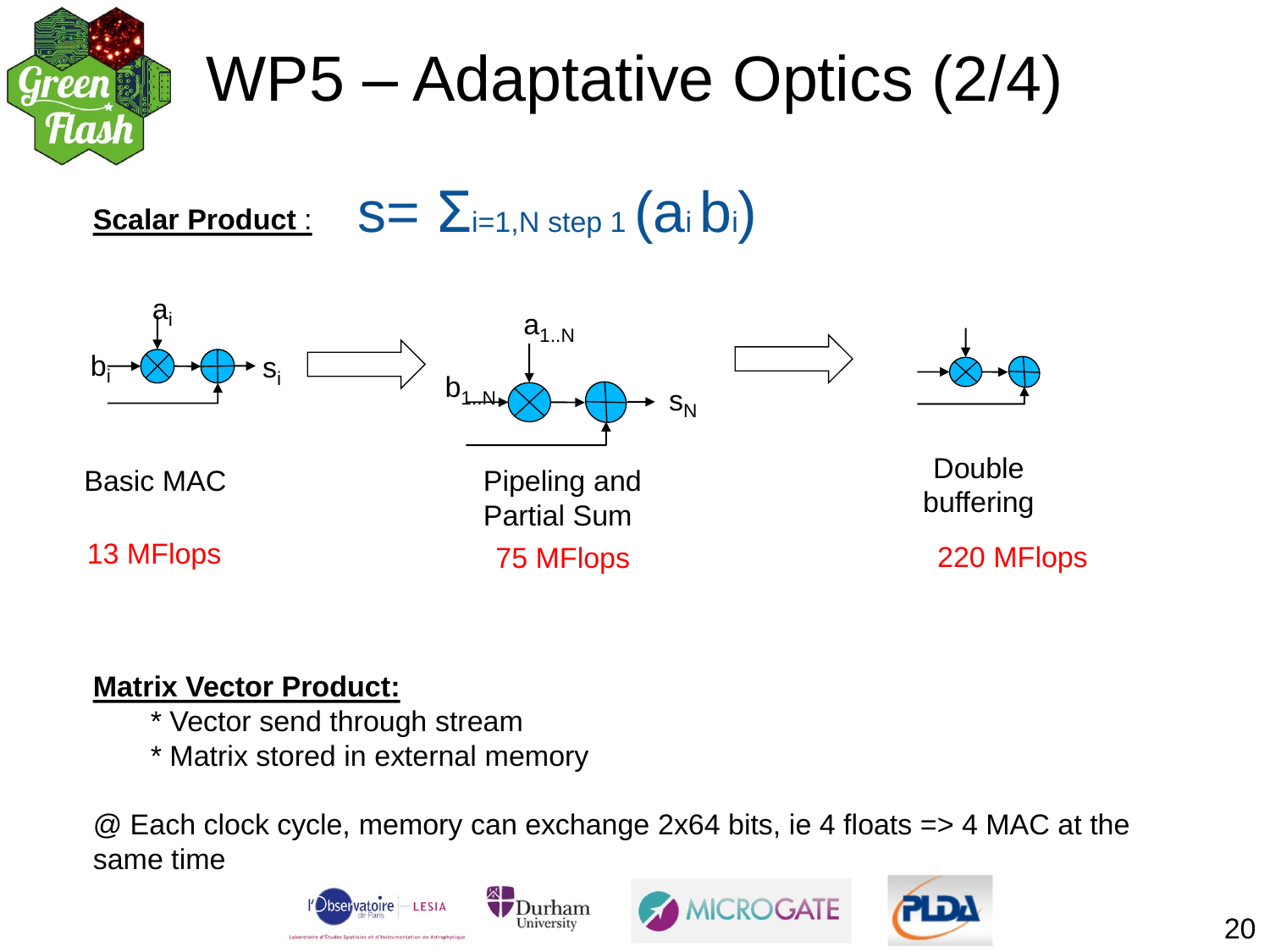

# WP5 – Adaptative Optics (3/4)

MVM 1 kernel with 4 MAC 822 MFlops





University

4 MAC each 3,9 GFlops







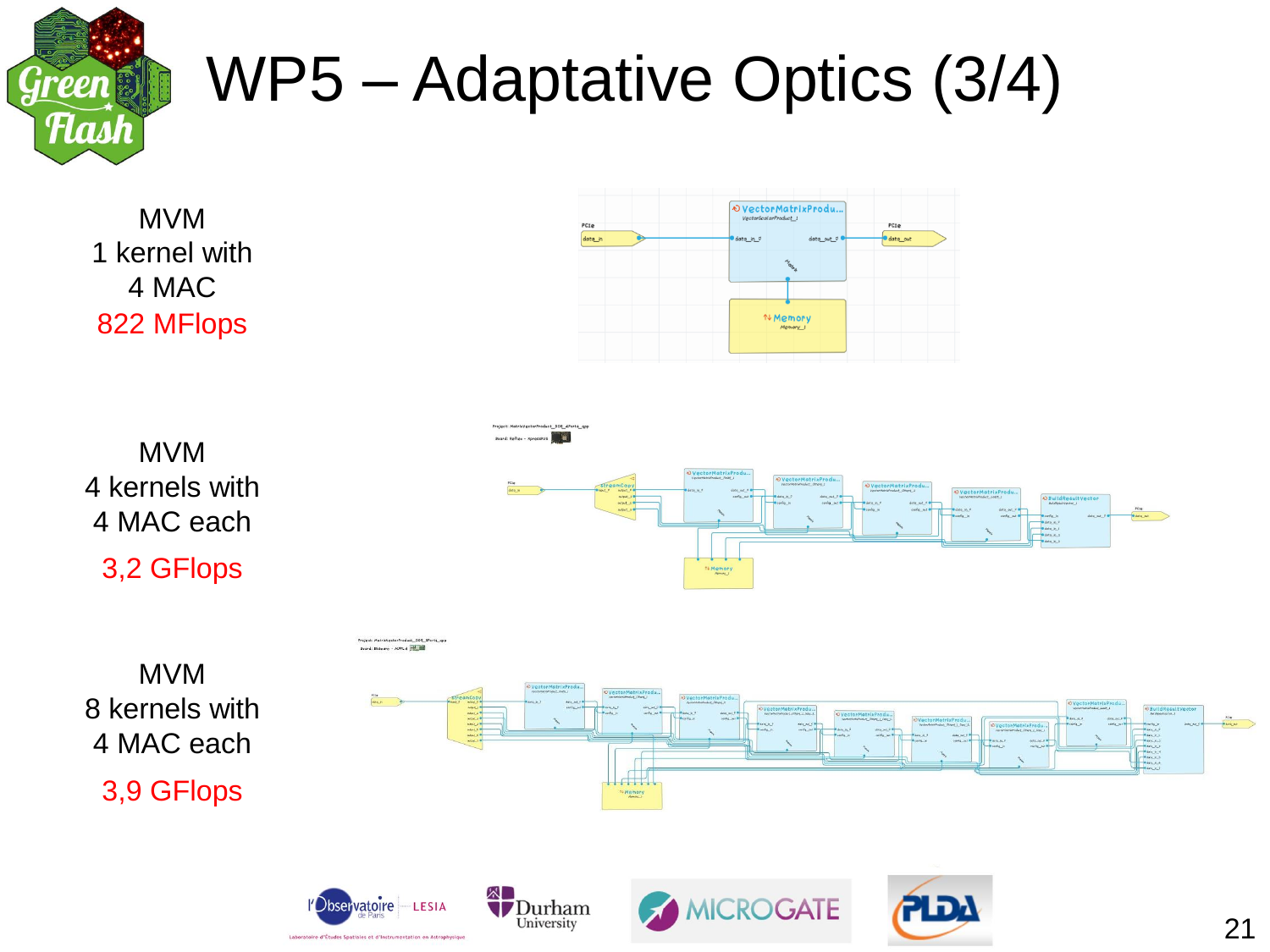

# WP5 – Adaptative Optics (4/4)

- Figures interpretation :
	- Kernel multiplication should allow proportional computation BW, in the limit of memory BW
	- Could not reach DDR4 memory BW limit (6 GFlops) with 8 kernels. C Kernel stall policy could be the root cause :
		- . DDR access by 1 kernel is delayed
		- It causes its streams RD/WR and computations operations to be stalled,
		- then in cascade slowing all the computation
	- Memory BW / Latency is another limiting factor :
		- Arria10 device used should have enough resources for 32 kernels (8 kernels occupy around 20 % of resources)
		- HMC memory is a good candidate to support this computation bandwidth
			- 144 GBps announced over 4 lanes
			- First MVM tests targeting HMC are inline with DDR4 results





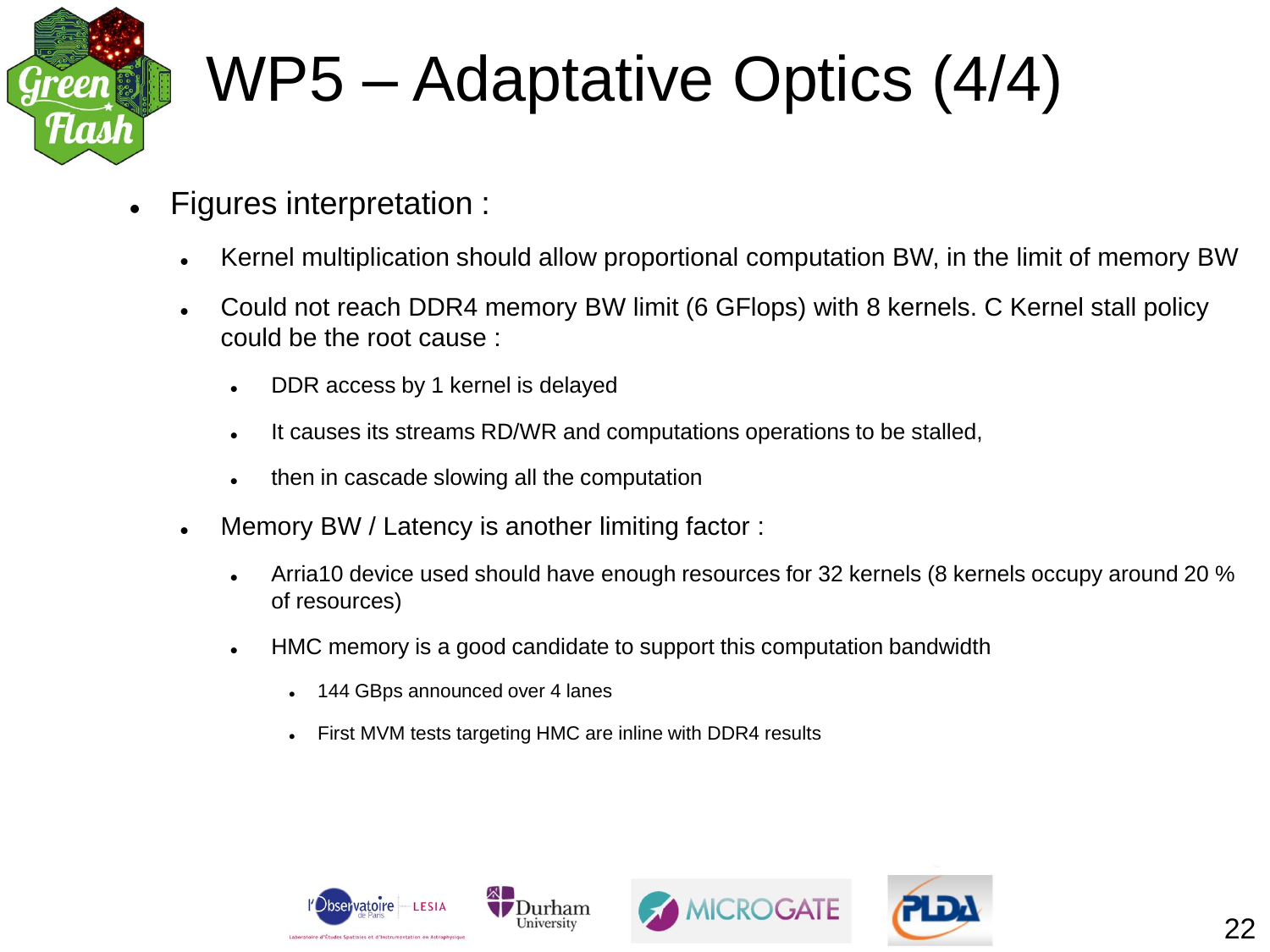

# WP5 - Future







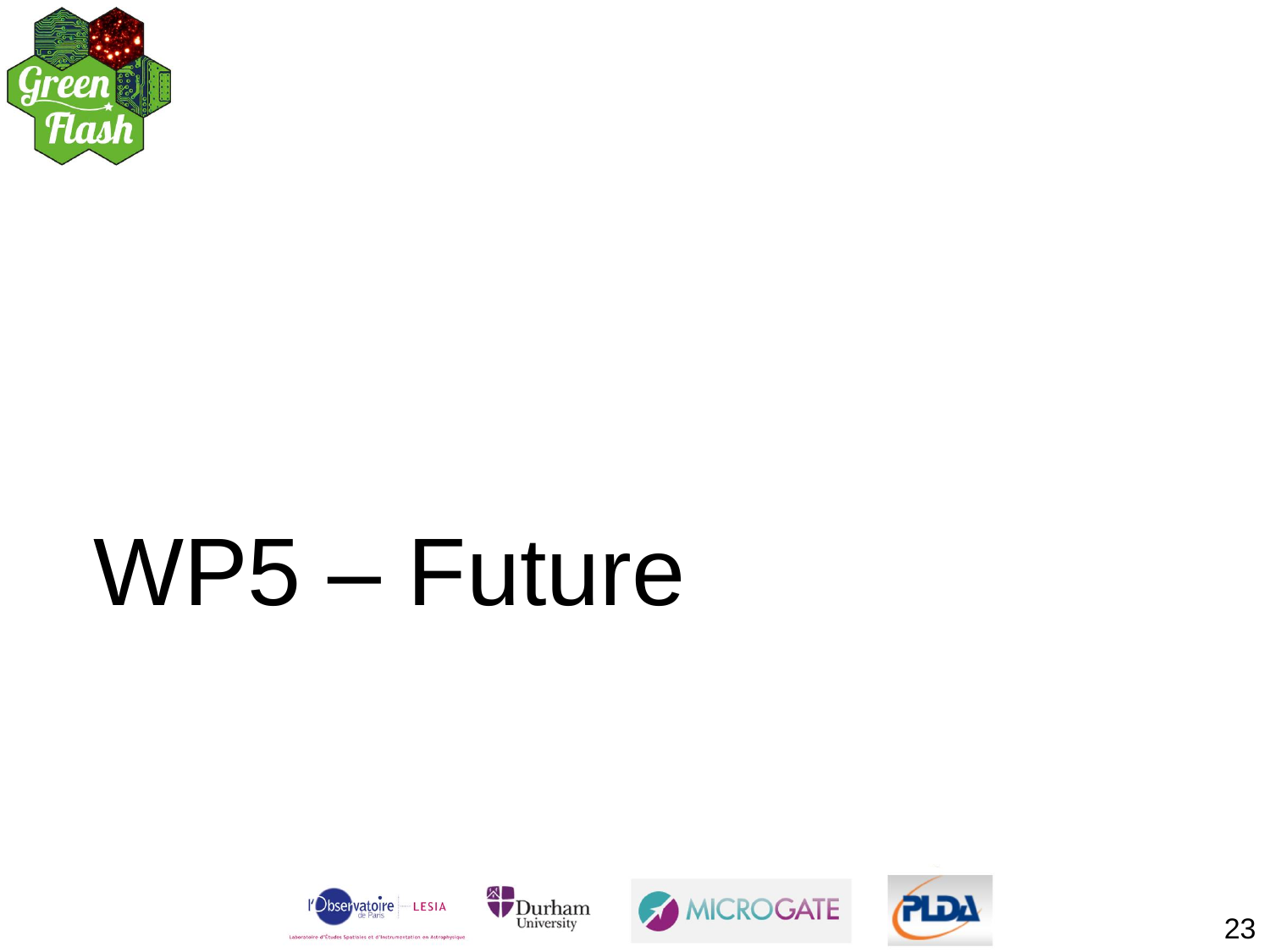

#### WP5 – Next developments

- D 5.4 : Support of Arria10 SOC devices
	- SDK compiled for ARM
	- Root Port design to host QuickPlay designs
	- Boards support : Altera Arria10 SOC DevKit + Microgate µXLink
- D 5.5 : Smart Interconnect performances report
	- Final report on Microgate µXComp board
	- Solving last limitations (HMC, P2P)
- D 5.8 : IPs implementing Adaptative Optics algorithms
	- Targeting µXComp boards with HMC memory (4 lanes)
	- FPGA Cluster tentative ?





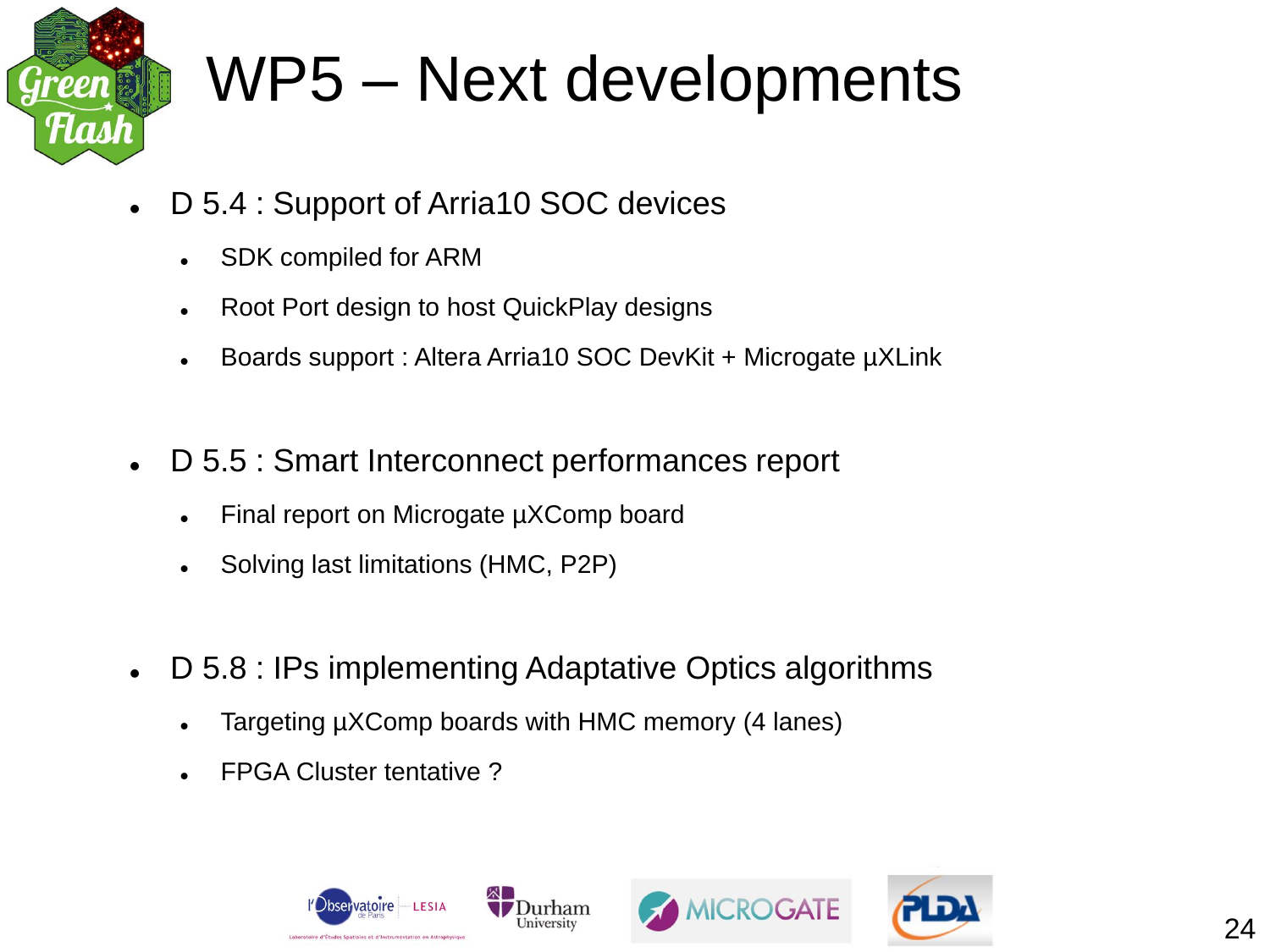

#### WP5 – Deliverables Status

| ID                 | <b>Content</b>                           | <b>Delivery</b>  |
|--------------------|------------------------------------------|------------------|
| D <sub>5.1</sub>   | Smart interconnect prototype 1           | <b>Delivered</b> |
| D <sub>5.2</sub>   | Smart interconnect prototype 2           | <b>Delivered</b> |
| D <sub>5.3</sub>   | Smart interconnect prototype 3           | <b>Delivered</b> |
| D <sub>5.4</sub>   | Smart interconnect prototype 4           | <b>July 2018</b> |
| D <sub>5.5</sub>   | Smart interconnect performance report    | Sept. 2018 (1)   |
| D <sub>5.6</sub>   | Smart features to middleware test report | <b>Delivered</b> |
| D <sub>5.7</sub>   | Prototype Boards Support Package         | Delivered (2)    |
| D <sub>5.8</sub>   | IPs implementing AO control algorithms   | <b>June 2018</b> |
| D <sub>5.9</sub>   | <b>System level API primitives</b>       | <b>Delivered</b> |
| D <sub>5</sub> .10 | <b>Scalability of QuickPlay designs</b>  | <b>Delivered</b> |
| D <sub>5.11</sub>  | Support for UDP, Infiniband and RTPS     | UDP: Done        |

(1) : Final report. Intermediate report comes with each delivery

(2) : New boards support when available